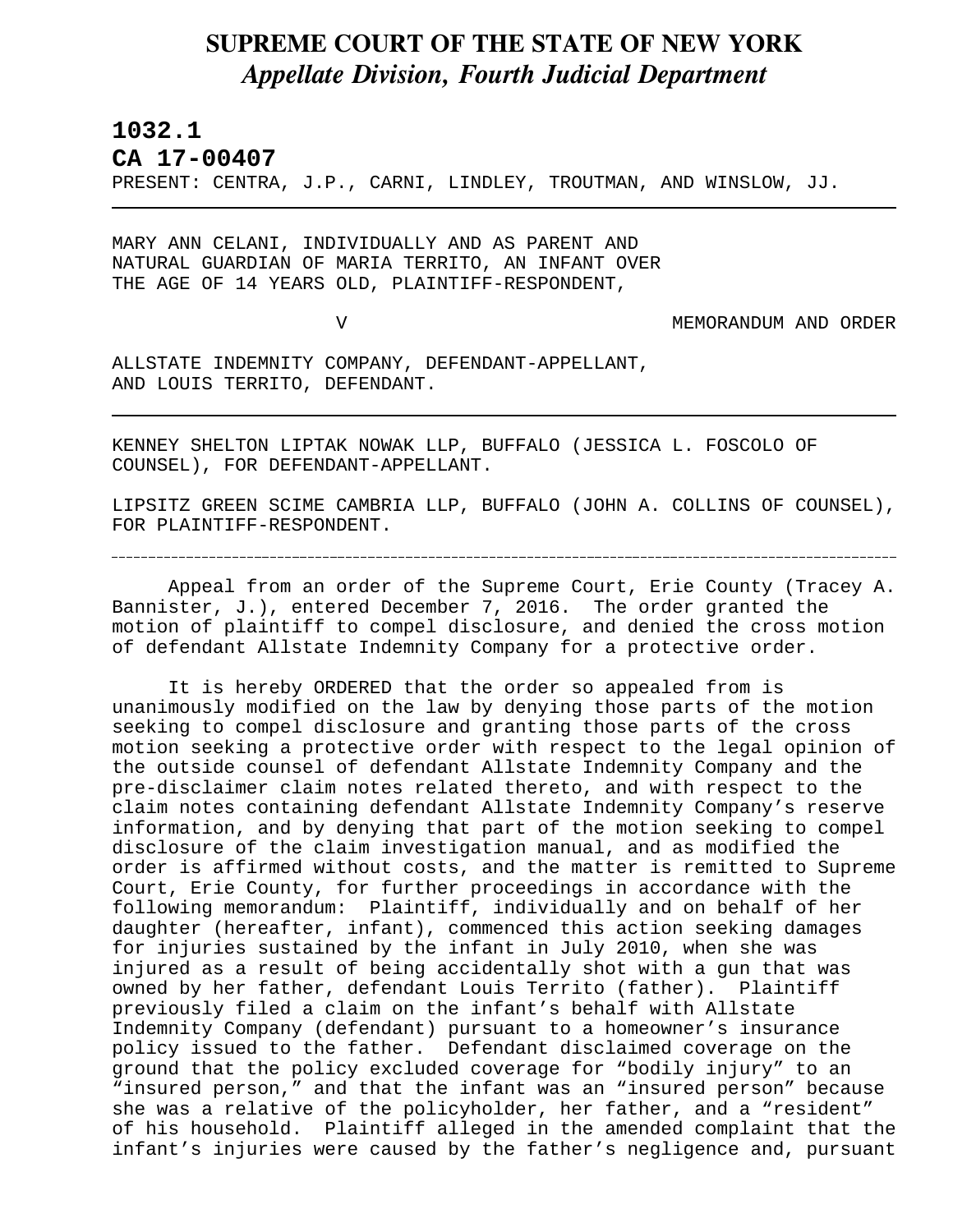to the terms of the insurance policy, defendant had agreed to indemnify the father for bodily injury. Thereafter, plaintiff moved to compel disclosure of defendant's entire claim file, including a legal opinion prepared by defendant's outside counsel and a claim investigation manual prepared by defendant's employees. Defendant cross-moved for a protective order preventing disclosure of, inter alia, pre-disclaimer claim notes containing statements made by the father, the legal opinion of outside counsel and pre-disclaimer claim notes related thereto, pre-disclaimer claim notes containing information about defendant's reserves, and the claim investigation manual. Supreme Court granted plaintiff's motion to compel in its entirety, and denied defendant's cross motion.

Contrary to defendant's contention, the court properly ordered disclosure of pre-disclaimer claim notes containing statements made by the father. It is well settled that "there must be full disclosure of accident reports prepared in the ordinary course of business that were motivated at least in part by a business concern other than preparation for litigation" (*Calkins v Perry*, 168 AD2d 999, 999 [4th Dept 1990]; *see Beaumont v Smyth*, 306 AD2d 921, 921 [4th Dept 2003]). Here, the father made his statements to defendant's investigators before defendant made the decision to disclaim, and there is no dispute that defendant's employees relied on those statements in making that decision.

We agree with defendant, however, that the court abused its discretion in granting that part of plaintiff's motion seeking disclosure of the legal opinion of outside counsel and pre-disclaimer claim notes related thereto and denying that part of defendant's cross motion seeking a protective order with respect to those items, and we therefore modify the order accordingly. Although reports prepared in the regular course of business are discoverable (*see Lalka v ACA Ins. Co.*, 128 AD3d 1508, 1508-1509 [4th Dept 2015]), documents prepared by an attorney that are "primarily and predominantly of a legal character," and made to furnish legal services, are absolutely privileged and not discoverable, regardless of whether there was pending litigation at the time they were prepared (*Spectrum Sys. Intl. Corp. v Chem. Bank*, 78 NY2d 371, 379 [1991]; *see VGFC Realty II, LLC v D'Angelo*, 114 AD3d 765, 766 [2d Dept 2014]). We therefore conclude that the legal opinion and the related claim notes are absolutely privileged, and thus a protective order should have been granted in that regard.

We also agree with defendant that the court abused its discretion in granting that part of plaintiff's motion seeking disclosure of defendant's reserve information and denying that part of defendant's cross motion with respect thereto inasmuch as that information is not "material and necessary" to the action (CPLR 3101 [a]; *see 40 Rector Holdings, LLC v Travelers Indem. Co.*, 40 AD3d 482, 482-483 [1st Dept 2007]). We therefore further modify the order accordingly.

We conclude that the court abused its discretion in granting that part of plaintiff's motion seeking disclosure of defendant's claim investigation manual and denying that part of defendant's cross motion